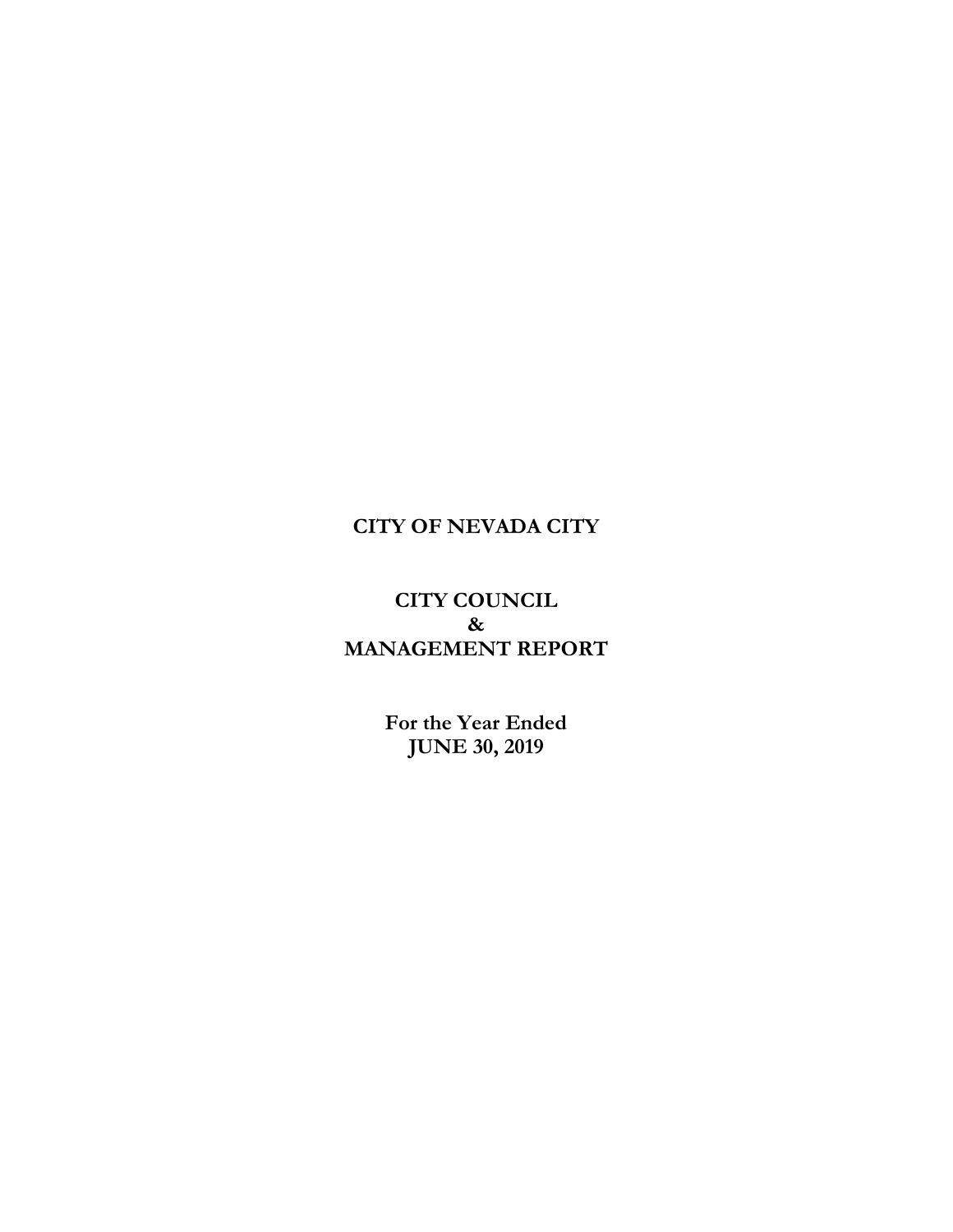#### TABLE OF CONTENTS

# PAGE Report on Internal Controls 1 Required Communications 2-3 Management Observations 4 Appendix A: Management's Corrective Action Plan 5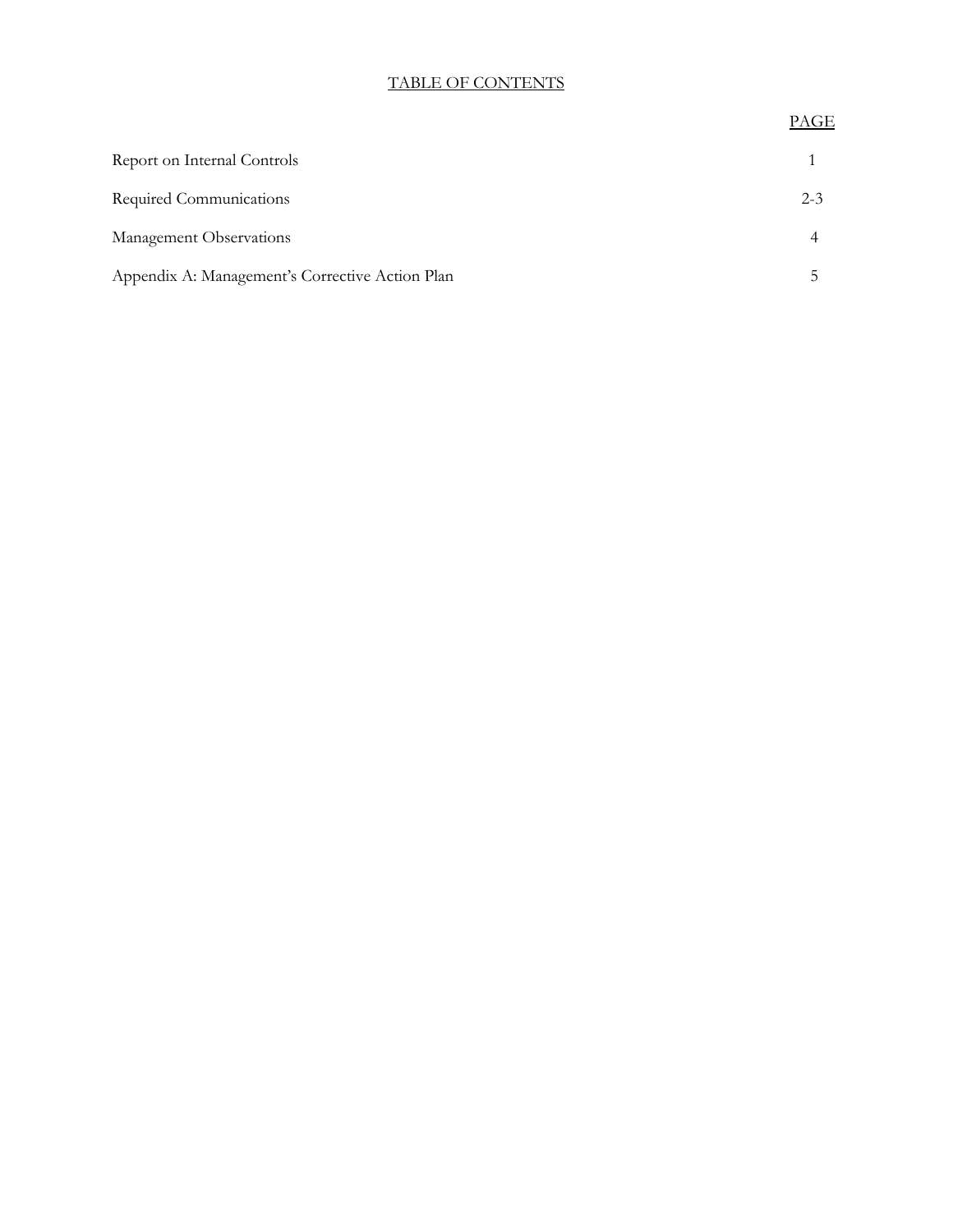## R. J. RICCIARDI, INC. CERTIFIED PUBLIC ACCOUNTANTS

To the Honorable Members of the City Council City of Nevada City Nevada City, CA

In planning and performing our audit of the basic financial statements of City of Nevada City for the fiscal year ended June 30, 2019, in accordance with auditing standards generally accepted in the United States of America, we considered its internal control over financial reporting as a basis for designing our auditing procedures for the purpose of expressing our opinion on the basic financial statements, but not for the purpose of expressing an opinion on the effectiveness of its internal control. Accordingly, we do not express an opinion on the effectiveness of City of Nevada City's internal control.

A control deficiency exists when the design or operation of a control does not allow management or employees, in the normal course of performing their assigned functions, to prevent or detect misstatements on a timely basis. A significant deficiency is a control deficiency, or a combination of control deficiencies, that adversely affects the entity's ability to initiate, authorize, record, process or report financial data reliably in accordance with generally accepted accounting principles such that there is more than a remote likelihood that a misstatement of the entity's financial statements that is more than inconsequential will not be prevented or detected by the entity's internal control.

A material weakness is a significant deficiency, or a combination of significant deficiencies, that results in more than a remote likelihood that a material misstatement of the financial statements will not be prevented or detected by the entity's internal control.

Our consideration of the internal control was for the limited purpose described in the first paragraph and would not necessarily identify all deficiencies in internal control that might be significant deficiencies or material weaknesses, as defined above. We did not identify any deficiencies in internal control that we consider material weaknesses, as defined above.

This report is intended solely for the information and use of management and City Council of City of Nevada City and others within the organization, and is not intended to be, and should not be, used by anyone other than these specified parties.

We thank City of Nevada City's staff for its cooperation during our audit.

R.J. Ricciardi, Inc.

R.J. Ricciardi, Inc. Certified Public Accountants

San Rafael, California March 20, 2020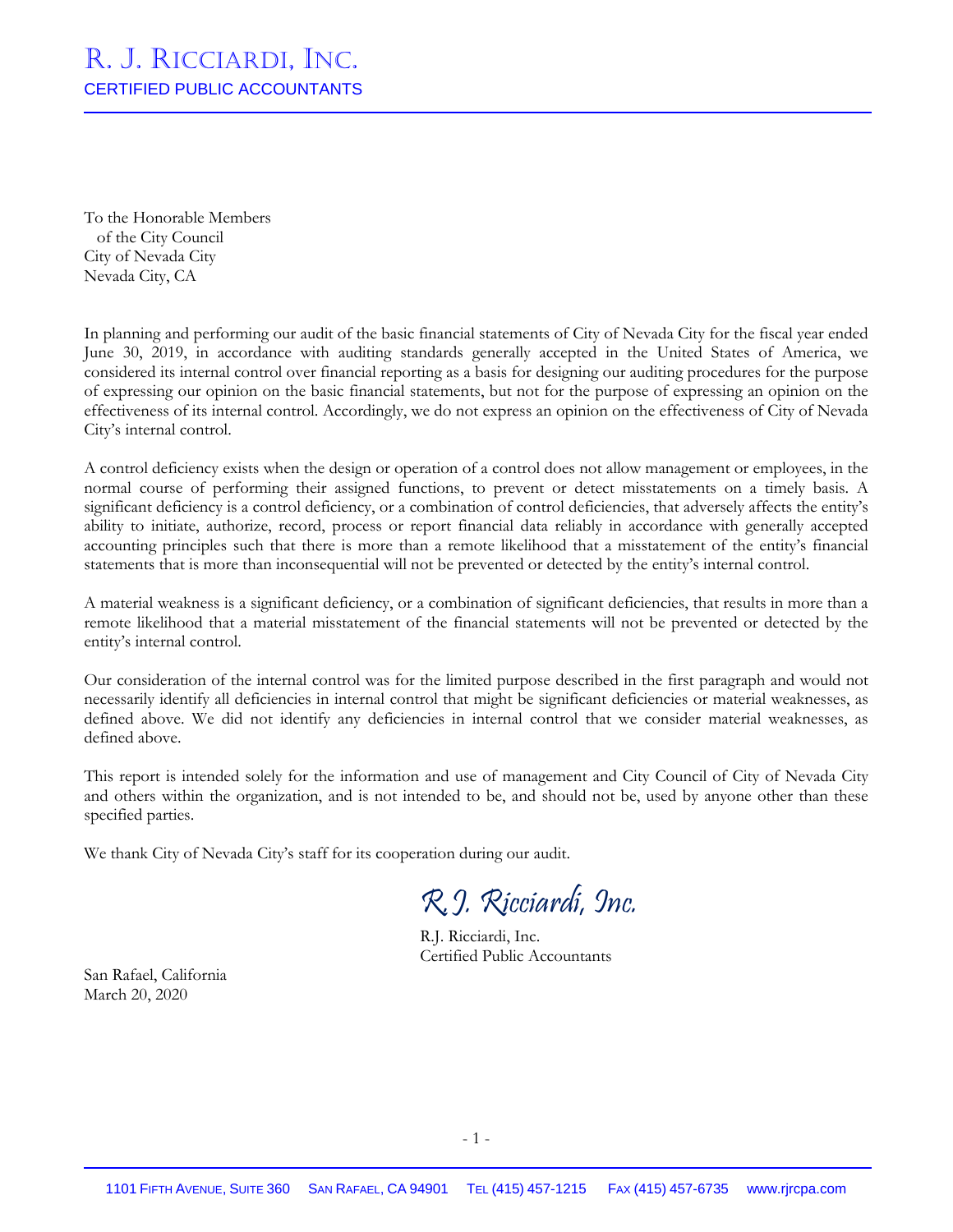# R. J. RICCIARDI, INC. CERTIFIED PUBLIC ACCOUNTANTS

To the Honorable Members of the City Council City of Nevada City Nevada City, CA

We have audited the basic financial statements of City of Nevada City for the year ended June 30, 2019. Professional standards require that we provide you with the following information related to our audit.

#### Our Responsibility under U.S. Generally Accepted Auditing Standards

As stated in our engagement letter dated August 13, 2018, our responsibility, as described by professional standards, is to plan and perform our audit to obtain reasonable, but not absolute, assurance that the financial statements are free of material misstatement and are fairly presented in accordance with U.S. generally accepted accounting principles. Because an audit is designed to provide reasonable, but not absolute assurance and because we did not perform a detailed examination of all transactions, there is a risk that material misstatements may exist and not be detected by us.

As part of our audit, we considered the internal control of City of Nevada City. Such considerations were solely for the purpose of determining our audit procedures and not to provide any assurance concerning such internal control.

#### **Qualitative Aspects of Accounting Practices**

Management is responsible for the selection and use of appropriate accounting policies. In accordance with the terms of our engagement letter, we will advise management about the appropriateness of accounting policies and their application. The significant accounting policies used by City of Nevada City are described in Note 1 to the basic financial statements. No new accounting policies were adopted and the application of existing policies was not changed during the year. We noted no transactions entered into by City of Nevada City during the year for which there is a lack of authoritative guidance or consensus. There are no significant transactions that have been recognized in the financial statements in a different period than when the transaction occurred.

Accounting estimates are an integral part of the basic financial statements prepared by management and are based on management's knowledge and experience about past and current events and assumptions about future events. Certain accounting estimates are particularly sensitive because of their significance to the basic financial statements and because of the possibility that future events affecting them may differ significantly from those expected. We evaluated the key factors and assumptions used to develop the accounting estimates in determining that they are reasonable in relation to the basic financial statements taken as a whole. The most sensitive estimate(s) affecting the basic financial statements were:

- Accrual and disclosure of compensated absences;
- Capital asset lives and depreciation expense;
- Actuarial assumptions for pension plan disclosure;
- Accrual and disclosure of leases;
- Fair value of investments and financial instruments.

#### **Difficulties Encountered in Performing the Audit**

We encountered no significant difficulties in dealing with management in performing and completing our audit.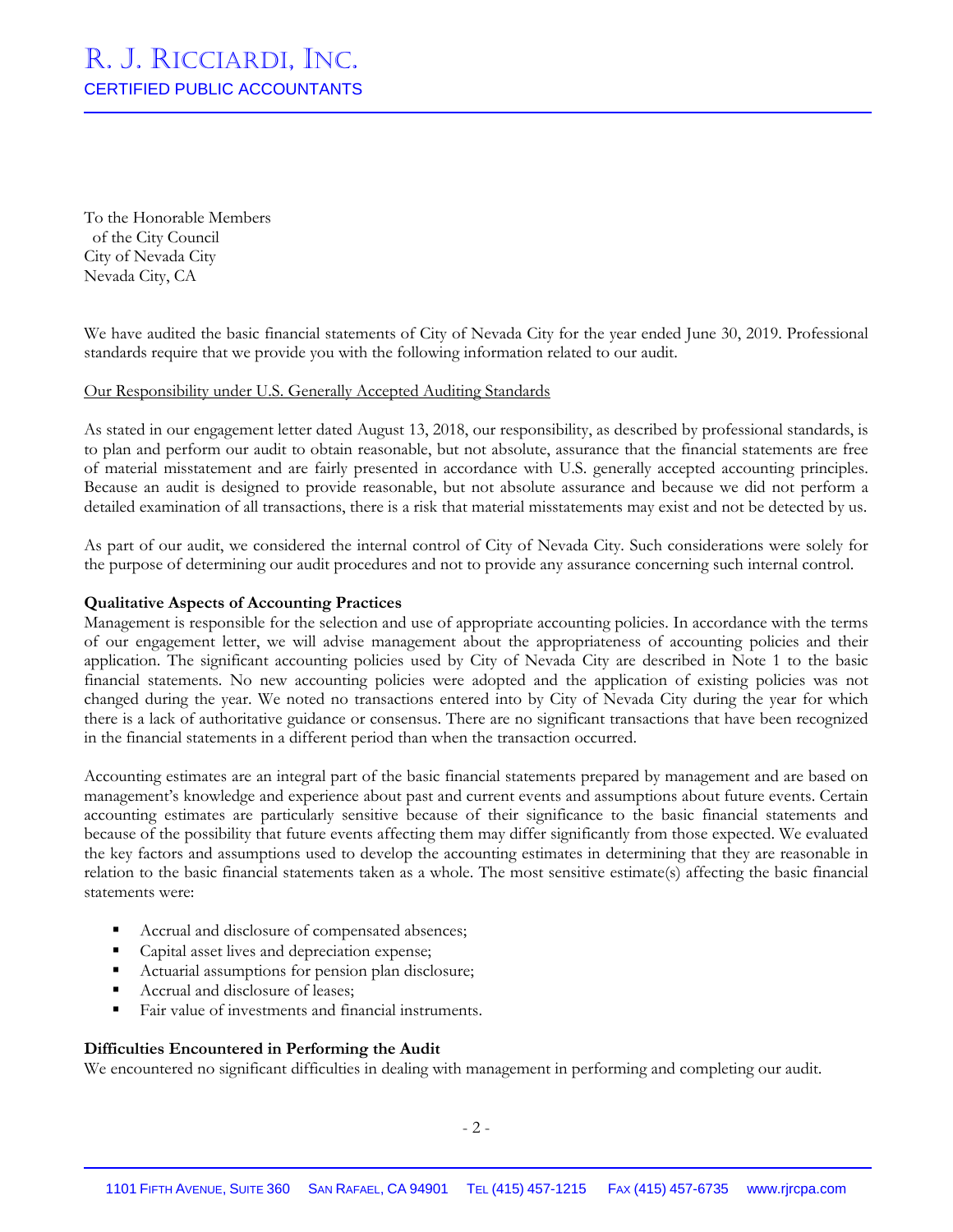To the Honorable Members of the City Council City of Nevada City – Page 2

#### **Corrected and Uncorrected Misstatements**

Professional standards require us to accumulate all known and likely misstatements identified during the audit, other than those that are trivial, and communicate them to the appropriate level of management. Management has corrected all such misstatements. Of the misstatements detected as a result of audit procedures and corrected by management most were material, either individually or in the aggregate, to the financial statements taken as a whole.

#### **Disagreements with Management**

For purposes of this letter, professional standards define a disagreement with management as a financial accounting, reporting, or auditing matter, whether or not resolved to our satisfaction, that could be significant to the financial statements or the auditors' report. We are pleased to report that no such disagreements arose during the course of our audit.

#### **Management Representations**

We have requested certain representations from management that are included in the management representation letter dated March 20, 2020.

#### **Management Consultations with Other Independent Accountants**

In some cases, management may decide to consult with other accountants about auditing and accounting matters, similar to obtaining a "second opinion" on certain situations. If a consultation involves application of an accounting principle to City of Nevada City's financial statements or a determination of the type of auditor's opinion that may be expressed on those statements, our professional standards require the consulting accountant to check with us to determine that the consultant has all the relevant facts. To our knowledge, there were no such consultations with other accountants.

#### **Other Audit Findings or Issues**

We generally discuss a variety of matters, including the application of accounting principles and auditing standards, with management each year prior to retention as City of Nevada City's auditors. However, these discussions occurred in the normal course of our professional relationship and our responses were not a condition to our retention.

#### **Other Matters**

We applied certain limited procedures to the Management's Discussion and Analysis and the Budgetary Comparison Schedule for the General Fund, which is required supplementary information (RSI) that supplements the basic financial statements. Our procedures consisted of inquiries of management regarding the methods of preparing the information and comparing the information for consistency with management's responses to our inquiries, the basic financial statements, and other knowledge we obtained during our audit of the basic financial statements. We did not audit the RSI and do not express an opinion or provide any assurance on the RSI.

This report is intended solely for the information and use of management and City Council of City of Nevada City and others within the organization, and is not intended to be, and should not be, used by anyone other than these specified parties.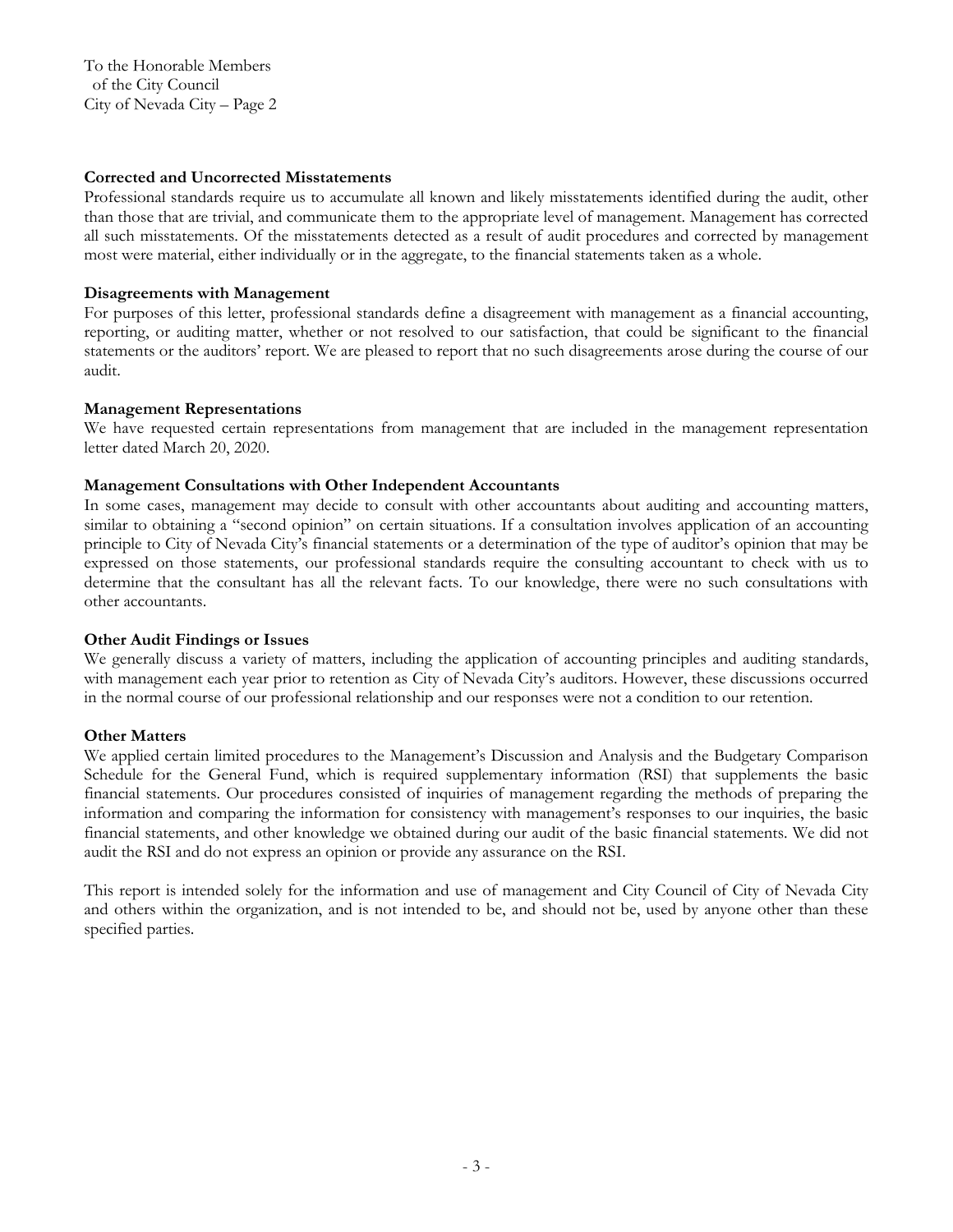#### City of Nevada City CITY COUNCIL & MANAGEMENT REPORT For the Year Ended June 30, 2019

#### **Current Year Observations**

#### 1) Accounting and Administrative Manual

#### Observation:

During the course of our audit we noted City of Nevada City (the City) does not have a complete set of written accounting and administrative procedures to follow in the absence of a key employee. In addition, the City has no formal policies for fraud prevention and detection.

#### Recommendation:

We recommend the City develop written accounting, administrative, and fraud prevention procedures.

#### 2) Cash Receipts Collection Reports

#### Observation:

During our audit we noted the City's cash receipts reports are not signed by the preparer and reviewer.

#### Recommendation:

We recommend the City's cash receipt reports be signed by the preparer and reviewer to document their performed duties and the accuracy of the report.

#### 3) Governmental Capital Asset Balances

#### Observation:

During our audit we noted the City's capital asset amounts for Governmental Activities were not recorded in the City's accounting software but were reported on separate spreadsheets.

#### Recommendation:

We recommend the City record all transactions in their accounting software to ensure nothing is incomplete or lost.

#### **Prior Year Observations**

#### 1) Budget Monitoring

#### Observation:

The prior auditor noted the Measure S funds costs exceeded budget amounts.

#### Status:

The City is in the process of resolving this observation.